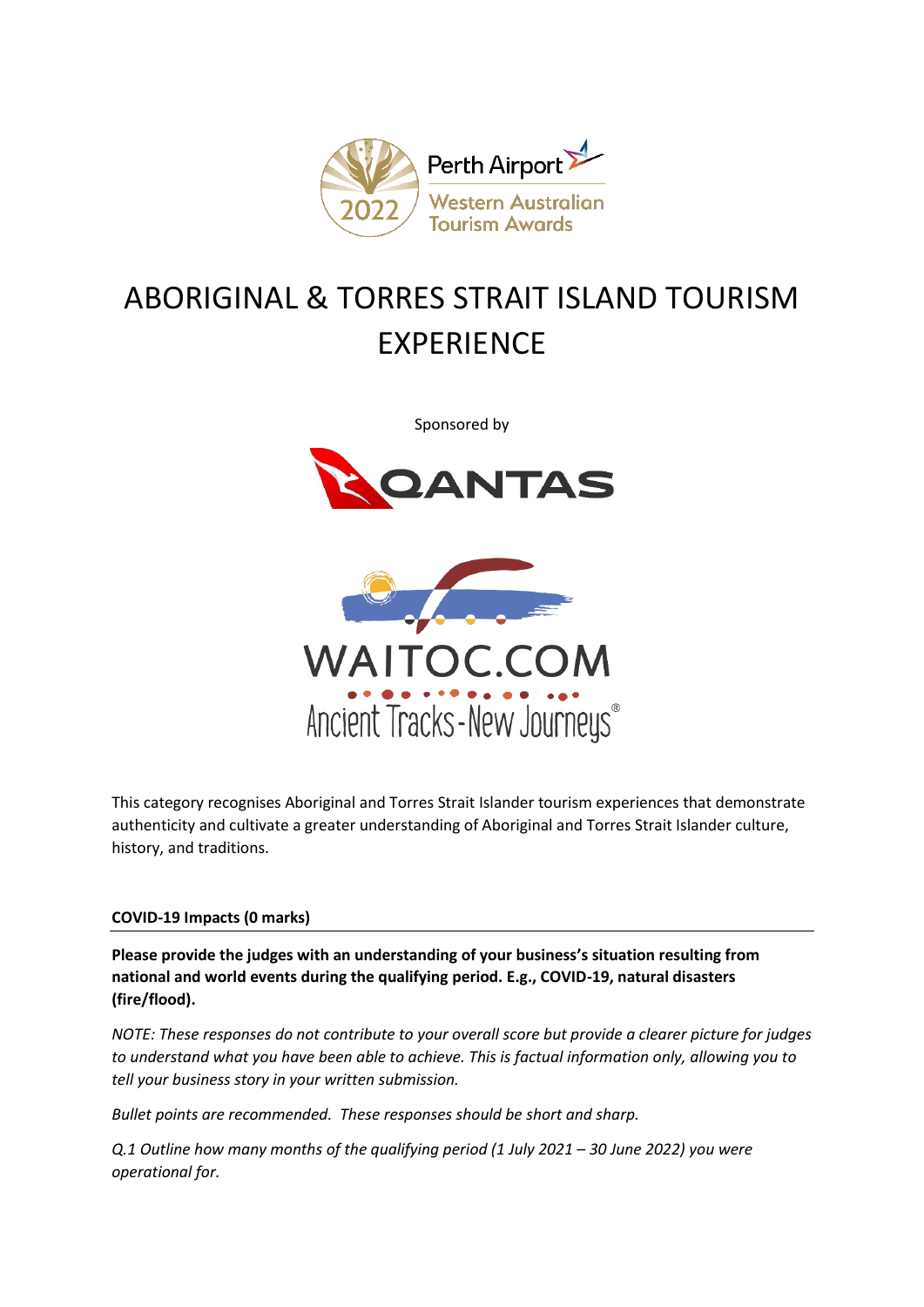*Q.2 Describe what the restrictions were on your business e.g., gatherings.*

## **1. Introduction (15 marks)**

# **A. Describe the nature and history of your tourism business as well as key features of your business plan. 4 marks**

*Take the judge on a journey of your business product/service; how and when it began, where the business is located or services provided, who works in the business etc.*

*How has the business developed the over time?*

*Describe the vision, mission and core values.* 

*Provide an overview of the key features of your business plan, including main goals and strategies. This will assist the judge to understand how business development (Q2) and marketing efforts (Q3) align with the business's overall strategies.* 

### **B. Provide an overview of your tourism products, experiences, and services available. 7 marks**

*What products/experience/service are on offer to visitors?*

*Highlight your points of difference and what makes your business stand out from others (your unique selling points). Consider your amenities, products, services, or facilities that enhance visitor satisfaction.*

*This is where the judges (and auditors) will gain an understanding of how you fit into the category; therefore, it is important to clearly demonstrate your eligibility by aligning with the category criteria to ensure that there is no misunderstanding as to why you have entered this category.*

## **C. How does your business demonstrate tourism excellence? 4 marks**

*Demonstrate your commitment to tourism excellence by explaining the values and philosophy of your business. This should be reflected in your policies and procedures, on how staff is inducted, incentivised and/or trained – so include details of these to show the business commitment to excellence.*

*How has the business been actively involved with and contributed to the tourism industry (locally, regionally, and nationally) through both business and personal participation?*

*Tourism excellence can also be demonstrated by listing any awards you have won and accreditations you hold.* 

#### **IMAGES**

*Attach a minimum of two graphics to support and enhance your response provided. For example, a map of where you are located, images of the product/service and any specific facilities/amenities/services you have highlighted in your response, a collage of the accreditation programs you participate in and/or any award achievements.* 

#### **2. Business Development (20 marks)**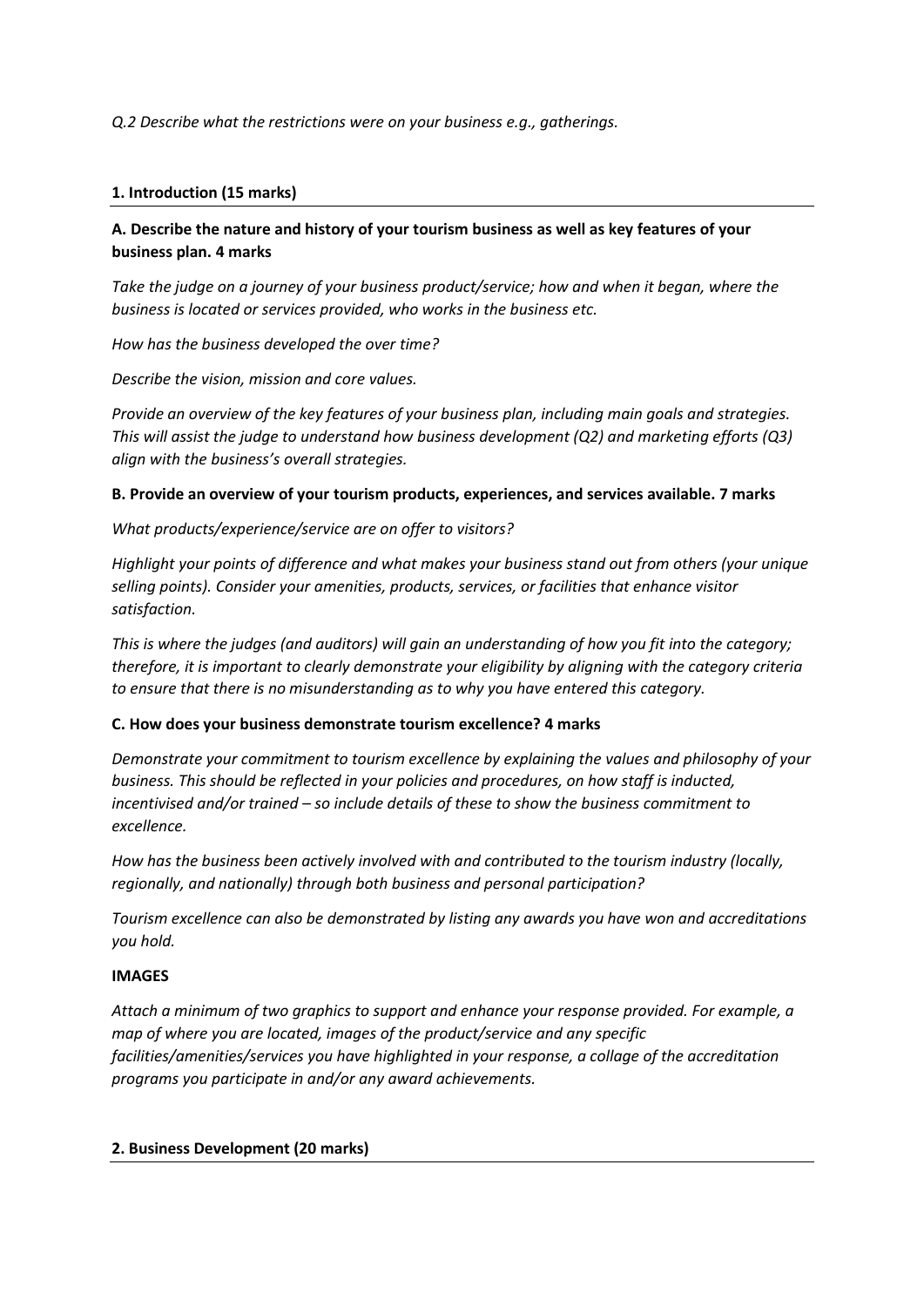# **A. During the qualifying period, what has your business implemented to improve the Aboriginal and Torres Island tourism visitor experience and/or to provide business recovery/resilience in the wake of national and world events? 8 marks**

*This question seeks to understand how you have improved the product/experience/service within the qualifying period. Additionally, or alternatively, it seeks to understand what strategies were implemented for business endurance through another year of challenging national and world events.* 

*To respond, consider any innovations and/or developments that were implemented or enhanced across the different areas of the business over this period. If many, include the most significant ones.*

*An innovation can be defined as "The process of introducing new or significantly improved goods or services and/or implementing new or significantly improved processes." (Source: Australian Bureau of Statistics).*

*An enhancement could include, for example, a new experience or facility, updating point of sale processes to changing to ethically sourced supplies.* 

*Actions that supported the ongoing survival of your business could include, for example, diversifying your product/experience, seeking alternative ways for the delivery of the experience/product/service, etc.*

# **B. Why were these innovation/developments implemented and how is Aboriginal and Torres Strait Island culture embedded into these strategies? How does these align to the business's overall goals/strategies? 6 marks**

*Explain the decision-making process and what drove the business to implement the innovations/developments mentioned in the previous answer. Consider how these enhances the visitor experience and/or supported business endurance.* 

*The judges will be looking for an understanding of what prompted the innovations/developments e.g., was it a result of guest feedback, change in market demand, etc., or how it was anticipated to support business endurance in the current climate.*

*Your response should include the research and planning undertaken by the business to reach the decisions taken. For example: external research that was considered, past customers surveyed, etc.* 

*Ensure you include how Aboriginal and Torres Strait Island culture was considered in the development and implementation of these improvements.*

*Include how the innovations/developments align with your business main goals and strategies. Ensure your goals are specific so you can link it to the outcomes in the next question.*

#### **C. What was the outcome/s of these innovations/developments? 6 marks**

*Outline what measures you have in place to track the success of these innovations/developments,*

*Judges are looking for qualitative and quantifiable data that demonstrates what the expected outcomes of the innovations/developments were, and whether these were achieved.*

*If the anticipated outcomes were not reached, acknowledge this, and provide the judge with insight as to why. How did the business respond?*

*If the outcomes are still pending, provide what data is available and what the forecasted results may be.*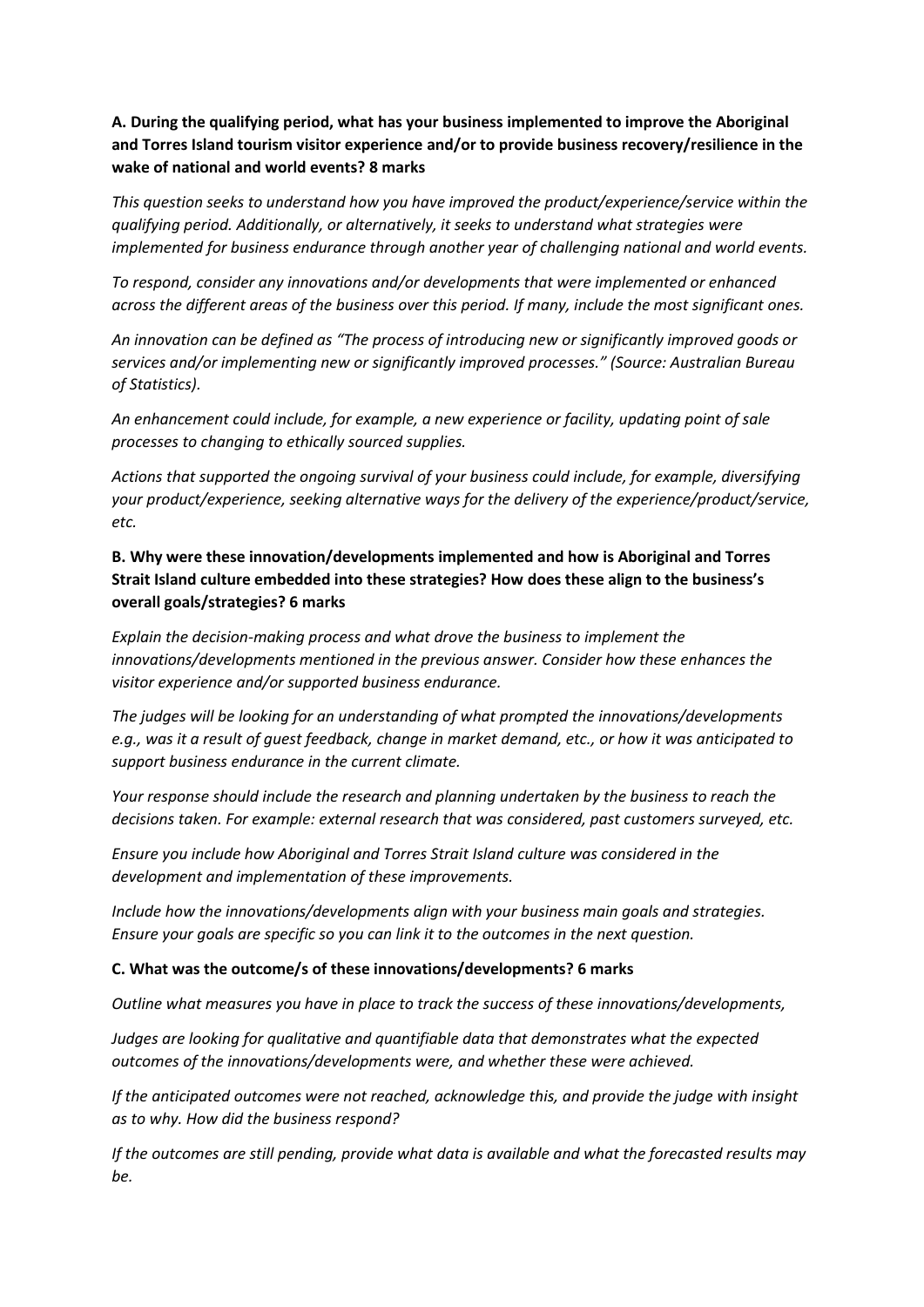#### **IMAGES**

*Attach a minimum of two graphics to support and enhance your response provided. For example, an image of any new products or facilities, posters promoting changes that have been implemented.*

## **3. Marketing (10 marks)**

**A. Describe the marketing strategies used to differentiate your Aboriginal and Torres Strait Island tourism experience and to connect with your target markets during the qualifying period. 7 marks**

*This question is looking for a clear understanding of how your business markets to your target market/s.*

*Begin by outlining who you have aimed your marketing towards and demonstrate a clear understanding of this market. Consider, for example, who they are, where they are from, how old they are, how they purchase travel, what motivates and inspires them and how your product meets their expectations.* 

*Identify how the target market/s are right for your business. E.g. what research have you conducted or used to determine your target customer?*

*You should provide a clear overview of the innovative approaches taken to marketing and what has been done differently to attract customers within the qualifying period. Consider for example, social media, digital or interactive advertising, apps, product packaging, tactical or paid advertising campaigns, packaging initiatives, relationship marketing.*

*Outline how these strategies differentiated your product/experience from others.* 

## **B. What was the result of these marketing strategies? 3 marks**

*Detail how these marketing activities have been successful. Use metrics to measure the outcomes and consider media coverage, social media engagement, increased web traffic, increased bookings etc.* 

#### **Images**

*Attach a minimum of two graphics to support and enhance your response. For example, images of marketing placement (social media screen shots, website, advertisements).*

#### **4. Customer Experience (15 marks)**

# **A. How do you work to consistently deliver memorable and authentic Aboriginal and Torres Strait Island tourism experiences? 7 marks**

*This question requires you to outline the practices you have put in place to ensure the delivery of high quality authentic Aboriginal and Torres Strait Island Tourism experiences throughout the visitor experience journey.* 

*For those businesses that had significant disruption during the qualifying period, consider how you provide quality customer experiences in the alternatives ways in which you operated, such as communicating to customers during changing restrictions, kept customers informed during closers etc.,*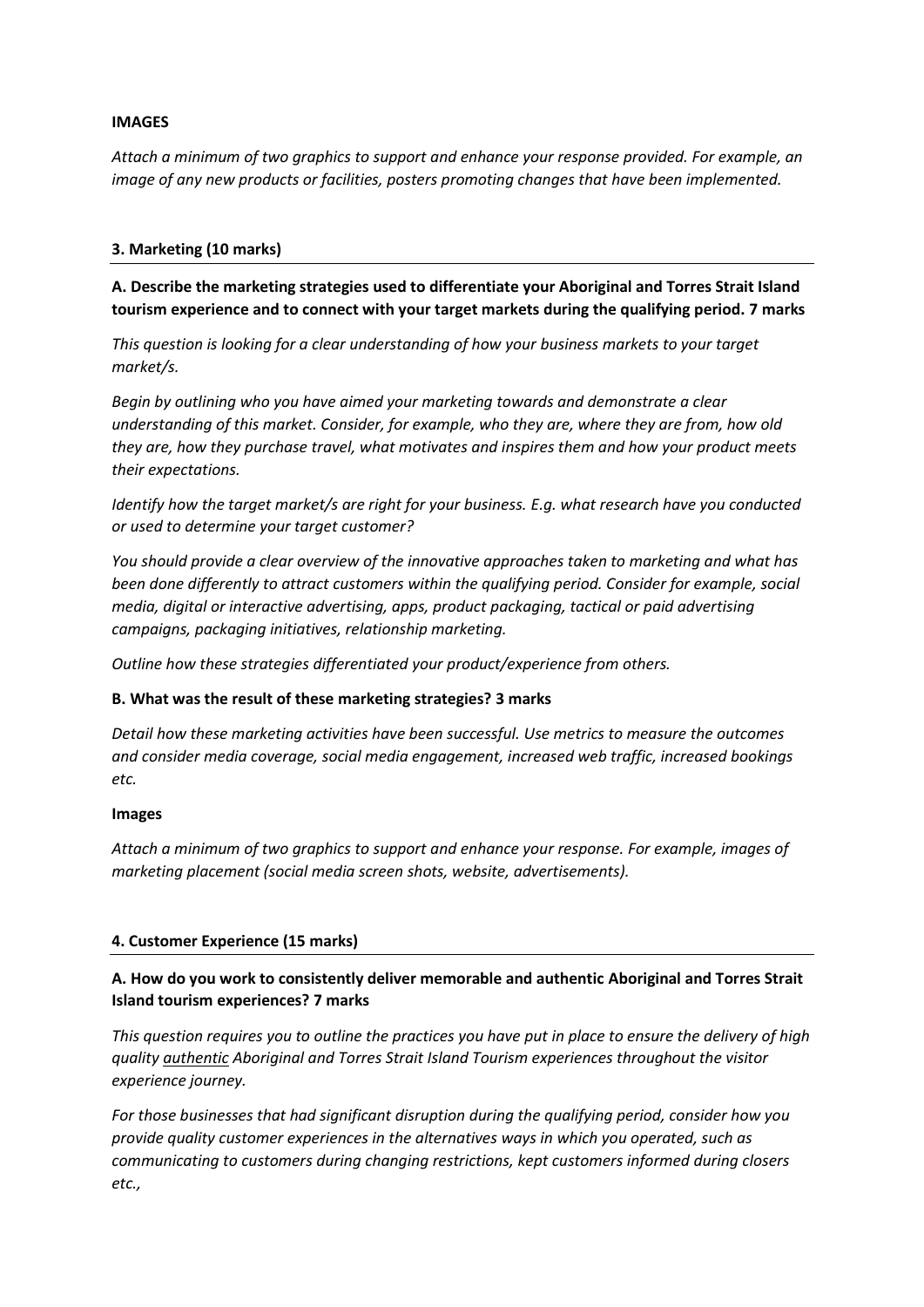*Outline how you are committed to quality customer service throughout all areas of the business. This could include staff training, service principles and policies, staff reward systems etc.* 

*Consider all points of customer engagement e.g., email, phone, guest greetings/welcome and interaction during and after the experience.*

*Once you have provided an overview of how customer service is delivered, describe how your business monitors and assesses customer service to ensure continued quality delivery. For example, feedback forms, monitoring social media, blogs, mystery shoppers etc.* 

*Ensure that you incorporate the ways in which you deliver an authentic Aboriginal and Torres Strait Island tourism experience as a part of your visitor experience.* 

### **B. Describe the inclusive practices you integrate across your business. 4 marks**

*As a part of your delivery of quality customer experiences you need to demonstrate how you consider visitors' special and specific needs and recognise the needs of a diverse community. This can include, but is not limited to, cultural, language, physical, intellectual, dietary, and other specific needs e.g., groups, special interest, LGBTQ, etc.*

*Provide examples of how you catered for customers with specific needs, explain the outcome or successes. A case study would be beneficial here.* 

*Refer to your target markets – consider each market and what specific requirements you offer to those guests.*

# **C. What processes does your business have in place to communicate with guests pre and post visit? 4 marks**

*This question requires you to outline the practices you have put in place to ensure the delivery of high-quality customer service post the experience.* 

*This could be EDMs of upcoming events or specials, responding to feedback, or personalised emails, etc.*

*Consider how you actively encourage feedback and how feedback is used to improve the customer experience. Provide a case study/example where you have implemented a change based on customer feedback and/or testimonials which further demonstrate outcomes of quality customer experiences.* 

#### **IMAGES**

*Attach a minimum of two graphics to support and enhance your response. For example, staff communications posters, flow charts of customer service processes, reception cards encouraging feedback.* 

## **5. Heritage and Culture (30 marks)**

# **A. Demonstrate how you educate visitors and communities about the need to preserve our Aboriginal and Torres Strait Island heritage and enjoy it respectfully. 10 marks**

*The judges are looking for leadership in education of Aboriginal and Torres Strait Island culture. Therefore, you need to outline how you share knowledge and awareness of our Aboriginal and Torres*